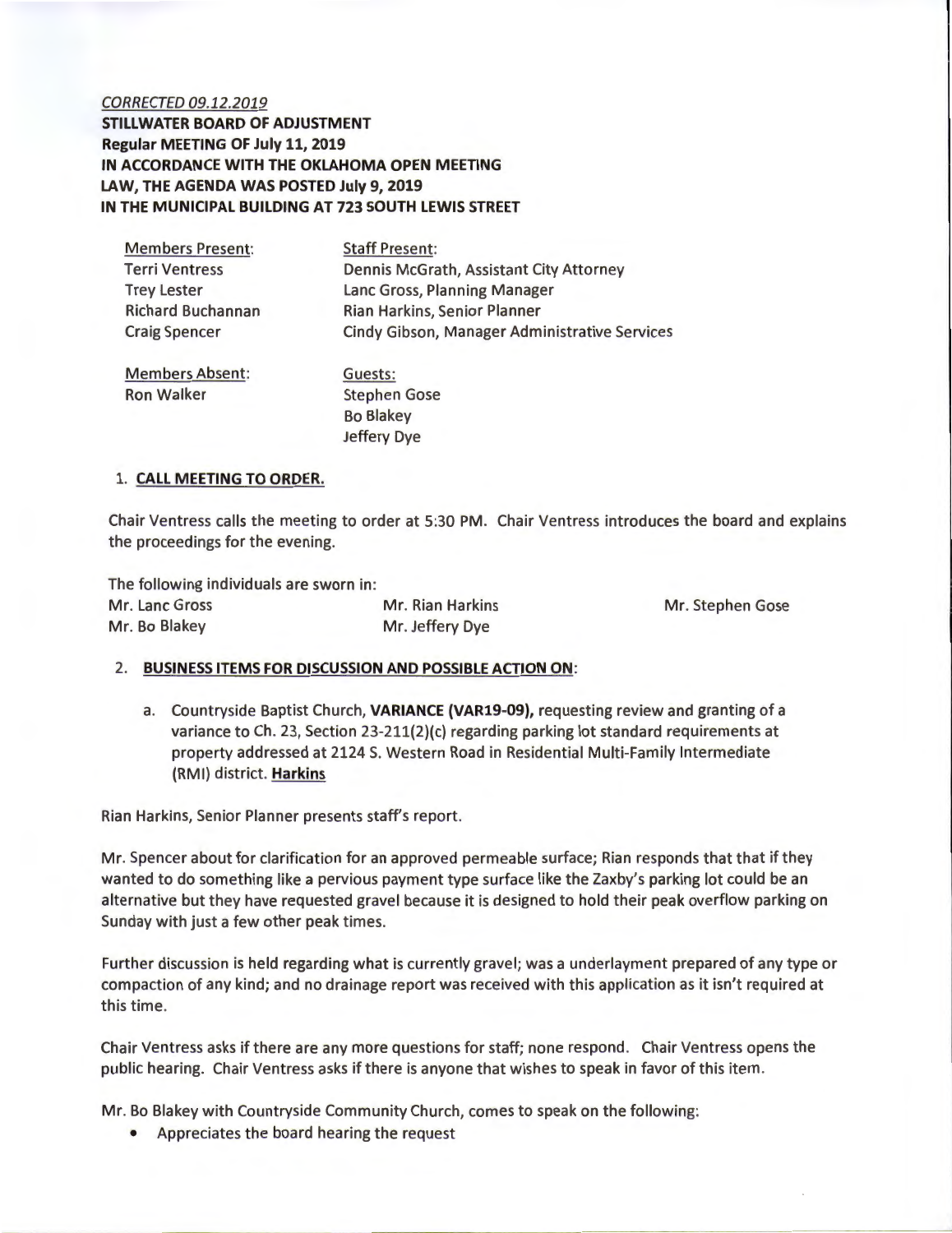Stillwater Board of Adjustment Minutes Regular Meeting of July 11, 2019

- 1. Find that each of the criteria for approval of the request is met. The Board will explain how each criterion is met in order to approve the variance(s).
- 2. Find that each of the criteria for approval of the request is met by imposing modifications or conditions to ensure that the criteria are met. The Board will explain how the criteria are met to grant partial, conditional, or modified approval of the variance(s).
- 3. Find that one or more of the criteria for approval of the request is not met and deny the request.
- 4. Table the discussion to a certain date to allow for additional information to be presented

Rian asks if there are any questions.

Mr. Spencer asks if Dev. Services typically requires an earth change permit when greater than an acre is disturbed; Rian responds yes.

Mr. Spencer comments about the drainage being an issue and wants to see a study. Lane Gross, Planning Manager comes to the podium and states that an earth change permit would be required.

Mr. Buchannan asks how would we know if a consequence of the drainage study is that the adjacent property would be adversely impacted; Lane responds that the drainage study would require them to have no additional runoff of the site.

Further discussion is held regarding concerns of having gravel parking lots everywhere and how it looks for the City; the site already having a drainage issue; gravel parking lots create more mud and dust; this site should not create more mud as there is going to be 7 inches of gravel; not wanting to put down asphalt or concrete to help the drainage issue; and this place not impacted the area aseptically because it is towards the back of the lot.

Chair Ventress asks if there is any more board discussion; none respond.

Mr. Spencer moved, Vice-Chair Lester seconded to grant the variance as it meets criteria #1 due to lack of extra parking creating an un-necessary hardship and not able to fill their sanctuary; criteria #2 conditions are peculiar to this piece of property because of the existing gravel lot that is already there and the paving of a hard surface would create a worse runoff condition; criteria #3, relief if granted, would not cause substantial detriment to the public good given that the earth change permit has a drainage study included; and the criteria #4, the variance, if granted, is the necessary minimum to alleviate the unnecessary hardship.

| <b>Roll Call:</b> | Ventress | Lester | Walker | <b>Buchanan</b> | Spencer |
|-------------------|----------|--------|--------|-----------------|---------|
|                   | Yes      | Yes    | Absent | Yes             | Yes     |

Time: 23 Minutes

b. Gose & Associates, VARIANCE {VAR19-10), requesting review and granting of a variance to Ch. 23, Section 23-198{c) regarding maximum wall sign requirements at property addressed 805 E. Virginia Avenue in the Commercial Shopping (CS) district. **Harkins** 

Rian Harkins, Senior Planner presents staff's report.

Mr. Spencer asks where their parking is going to be located; Rian responds that the parking will be located to the west side of the lot and the one sign would be facing out over the parking lot.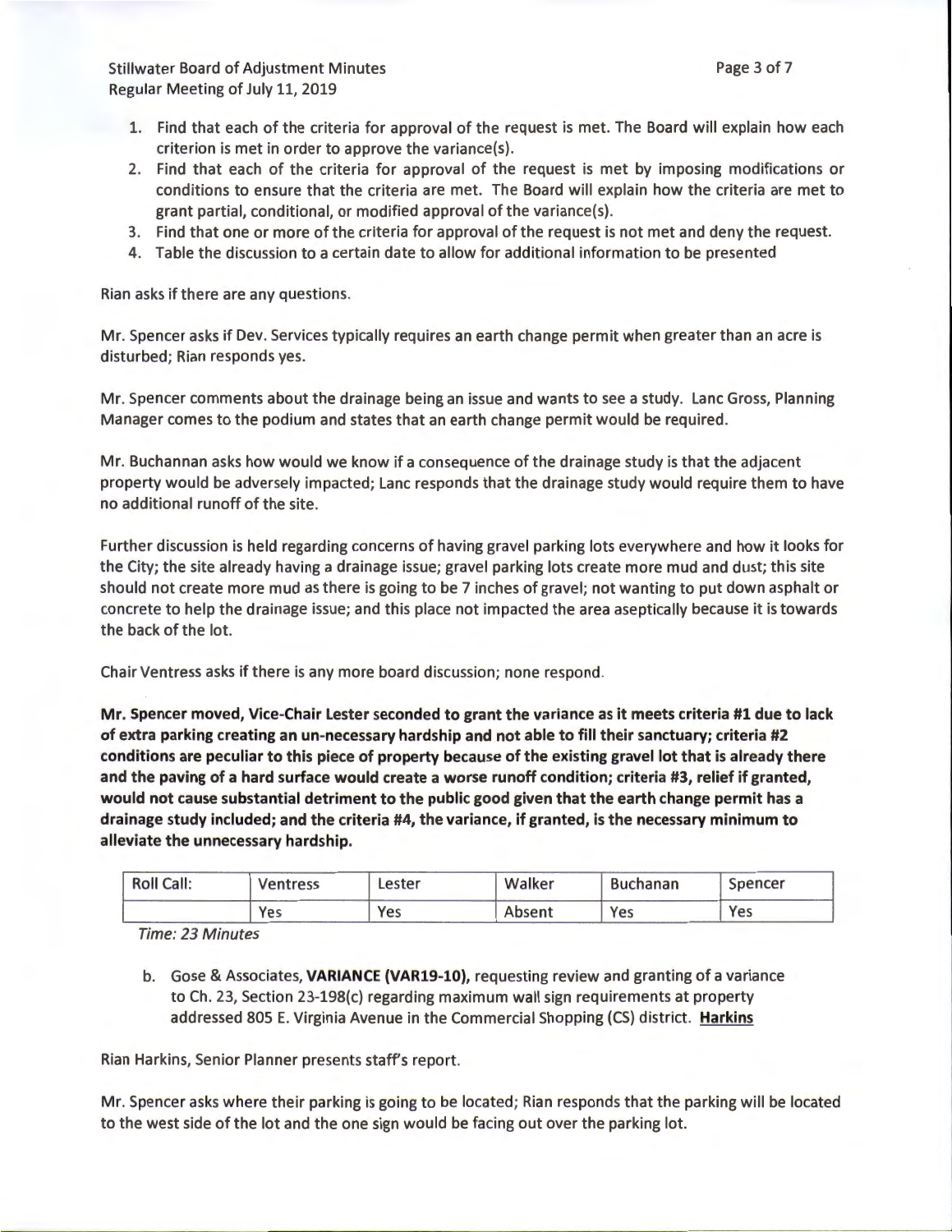Stillwater Board of Adjustment Minutes Regular Meeting of July 11, 2019

Mr. Buchannan asks if they would be required to remove it or will it become a permanent fixture; Rian responds that they should remove it when construction is finished.

Chair Ventress asks if there are any further questions for staff; none respond .

Chair Ventress opens the public hearing. Chair Ventress asks if there is anyone that wishes to speak in favor of this item.

Mr. Stephen Gose of Gose & Associates, 113 E.  $8<sup>th</sup>$  Avenue comes to speak on the following:

- Staff addressed mostly everything
- Gravel will be on about .7 acres 230 feet x 130 feet
- Access is off of an existing paved road
- Drainage study master plan was done with this development when original concept plans were developed to get drainage off of site
- The master plan has building, parking and drainage for a full build out so the drainage study addressed all of that
- . The downstream system has the capacity to handle this plus future building and paved parking lots
- Drainage offsite there is 250 feet before the storm pipe that goes under Adams so that grass will be maintained
- Proposing a underlayment of geotech fabric over compacted subgrade with 6 inches of class D ODOT type rock which is  $\frac{1}{2}$  to 1  $\frac{1}{2}$  inch rock

Discussion is held about there being the thought that there wouldn't be much dust due to the location, fabric and size of rock; anticipate construction taking approximately 24 months; and this parking lot will be reducing on-street parking around the hospital.

Chair Ventress asks if there are any further questions for Mr. Gose; none respond. Chair Ventress asks if there is anyone else that wishes to speak in favor of the item; none respond. Chair Ventress asks if there is anyone that wishes to speak in opposition of the item; none respond. Chair Ventress asks if there is any further rebuttal; none respond. Chair Ventress closes the public hearing and asks for staff's alternatives.

Rian presents alternatives, which are:

- 1. Find that each of the criteria for approval of the request is met. The Board will explain how each criterion is met in order to approve the variance(s).
- 2. Find that each of the criteria for approval of the request is met by imposing modifications or conditions to ensure that the criteria are met. The Board will explain how the criteria are met to grant partial, conditional, or modified approval of the variance(s).
- 3. Find that one or more of the criteria for approval of the request is not met and deny the request.
- 4. Table the discussion to a certain date to allow for additional information to be presented

Mr. Spencer asks if Dev. Services is in agreement with the master drainage plan; Rian yes and defers to Mr. Gross as that was prior to his time here.

Chair Ventress comments about the drainage being done with the overall master plan in mind as that is floodplain.

Mr. Spencer asks if all of the detention has been constructed or is in process. Chair Ventress asks Mr. Gose to return to address the question.